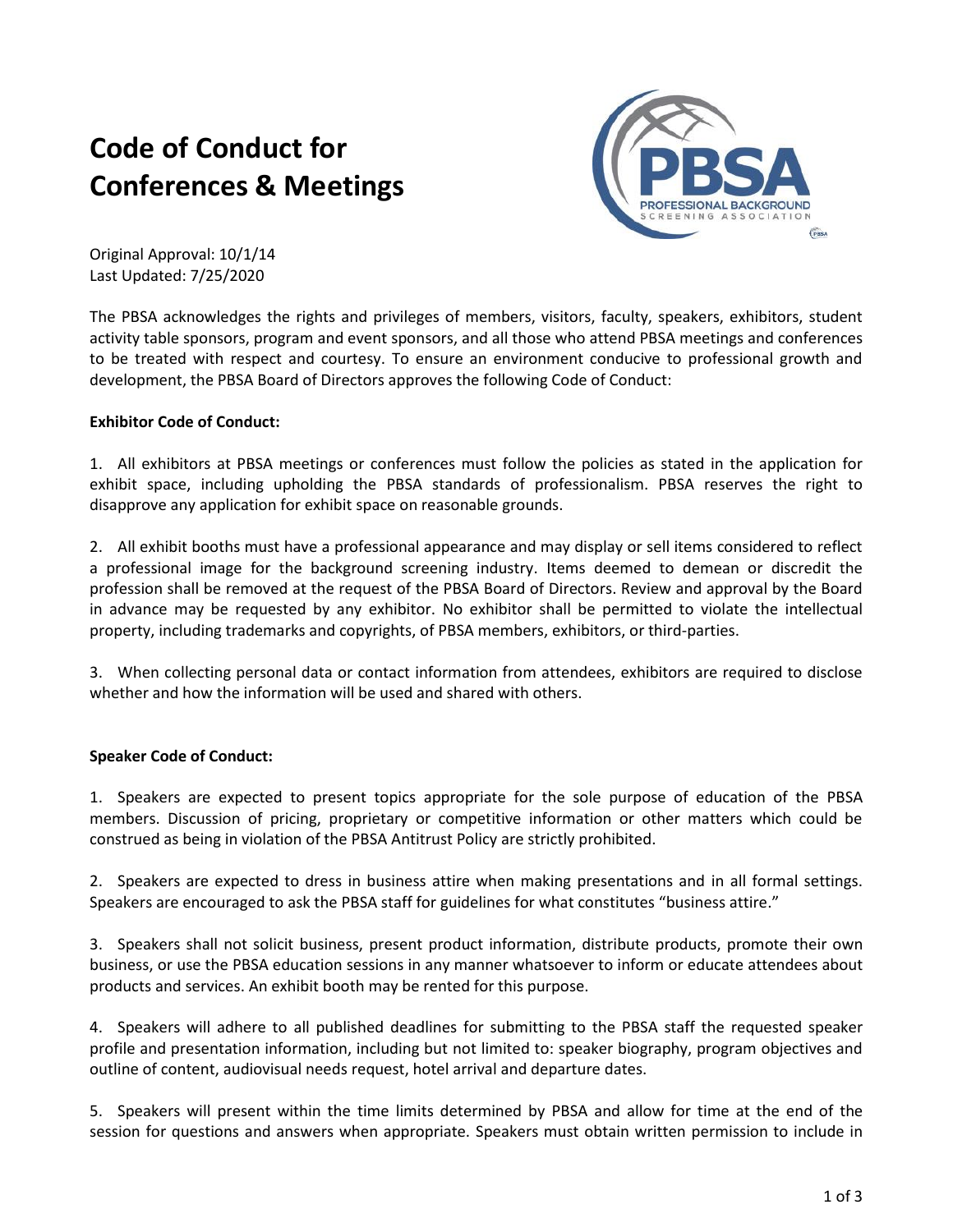their presentations (including slides) any materials created by third parties or any materials that use copyrights belonging to third parties.

6. Handouts are the responsibility of the speaker unless otherwise arranged with PBSA. Written permission must be obtained by the speaker to distribute any materials created by third parties or any materials that use copyrights belonging to third parties.

7. Speakers must request permission to photograph, videotape, film, or record their own presentation no less than 10 days prior to the scheduled program. The official show photographer (where applicable), PBSA staff, and designated contractors are exempt from this rule. Speakers must also request permission to use or distribute any such recording for purposes other than promoting the PBSA, whether or not those purposes include financial compensation, except in accordance with fair use principals.

8. PBSA may, at its discretion, accept or reject any request to sponsor or present a program.

9. Topics for presentation are determined by PBSA staff and appropriate committees. PBSA staff and appropriate committees fully reserve the right to approve all final program topics and content.

10. Topics and speakers shall not be substituted without written permission in advance of PBSA.

## **Attendee\* Code of Conduct:**

1. All attendees of PBSA meetings and conferences shall conduct themselves in a professional and courteous manner showing respect to others at all times.

2. All attendees shall keep their badge in full view at all times while attending the meeting.

3. All attendees shall conduct themselves in accordance with the PBSA Code of Professional Conduct and the PBSA Antitrust Policy. Attendees may not advertise, promote or otherwise conduct activities on behalf of other organizations at PBSA meetings or conferences without the express written approval of PBSA.

4. Attendees shall agree not to use any materials received or obtained at any PBSA meeting or conference for any purpose other than member education without permission of the speaker(s), any copyright holders, and PBSA, except for limited uses of brief excerpts for purposes of promoting the PBSA, its members, and the meeting or conference.

5. Attendees agree not to record or copy part or all of any of the conference, including any presentations, without express written permission from PBSA, except for limited uses of brief recordings for purposes of promoting the PBSA, its members, and the meeting or conference.

6. Attendees shall not display corporate materials/information except as allowed by the Exhibit and Sponsorship Policy.

7. Professional business attire or business casual attire is acceptable style of dress for professional meetings and conferences.

8. PBSA reserves the right to refuse admission to the meetings or conferences if needed in order to ensure a safe, positive and collaborative experience for all attendees, sponsors and exhibitors.